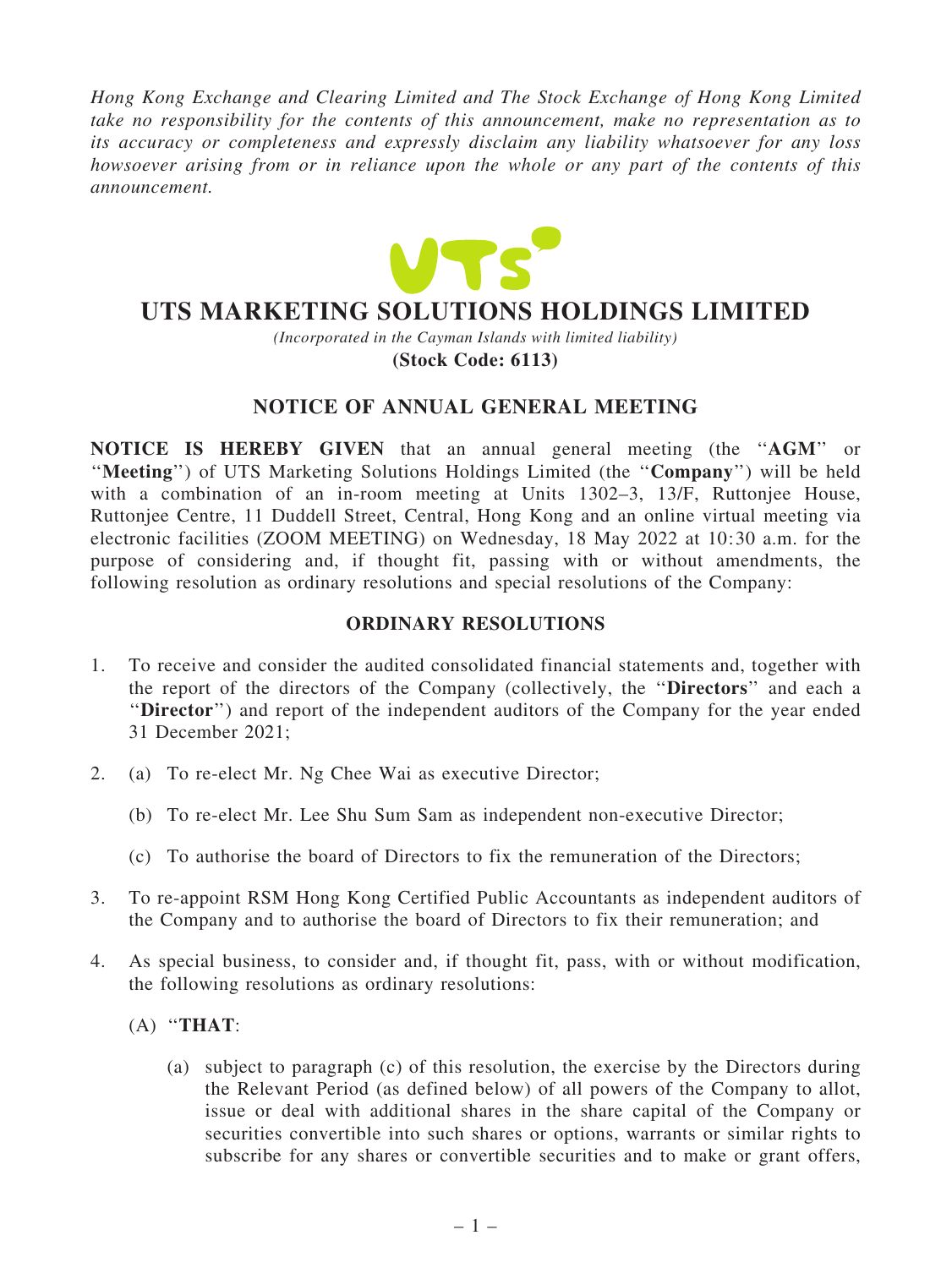agreements, and options which might require the exercise of such powers, subject to and in accordance with all applicable laws, be and is hereby generally and unconditionally approved;

- (b) the approval in paragraph (a) of this resolution shall authorise the Directors during the Relevant Period to make or grant offers, agreements and options which would or might require the exercise of such powers after the end of the Relevant Period;
- (c) the aggregate number of shares of the Company (the ''Shares'') allotted or agreed conditionally or unconditionally to be allotted (whether pursuant to adoption or otherwise) and issued by the Directors pursuant to the approval in paragraph (a) of this resolution, otherwise than pursuant to (i) a Rights Issue (as hereinafter defined), (ii) the exercise of the subscription rights or conversion under the terms of any warrants issued by the Company or any securities which are convertible into shares of the Company and from time to time outstanding, (iii) the exercise of any option granted under the share option scheme or similar arrangement for the time being adopted for the grant or issue to officers and/or employees of the Company and/or any of its subsidiaries and/or other eligible participants as stipulated in such share option scheme or similar arrangement of shares or rights to acquire shares of the Company, or (iv) any scrip dividend or similar arrangement providing for the allotment of shares of the Company in lieu of the whole or part of a dividend on shares of the Company in accordance with the articles of association of the Company in force from time to time, shall not exceed 20 per cent. of the aggregate number of Shares in issue as at the date of passing of this resolution and the said approval be limited accordingly; and
- (d) for the purpose of this resolution:

"Relevant Period" means the period from passing of this resolution until whichever is the earlier of:

- (i) the conclusion of the next annual general meeting of the Company;
- (ii) the expiration of the period within which the next annual general meeting of the Company is required by the articles of association of the Company or any applicable laws of Cayman Islands to be held; and
- (iii) the revocation or variation of the authority given under this resolution by an ordinary resolution of the shareholders of the Company in general meeting.

"Rights Issue" means an offer of shares of the Company open for a period fixed by the directors of the Company to holders of shares of the Company in the register of members of the Company on a fixed record date in proportion to their then holdings of such shares (subject to such exclusion or other arrangement as the directors of the Company may deem necessary or expedient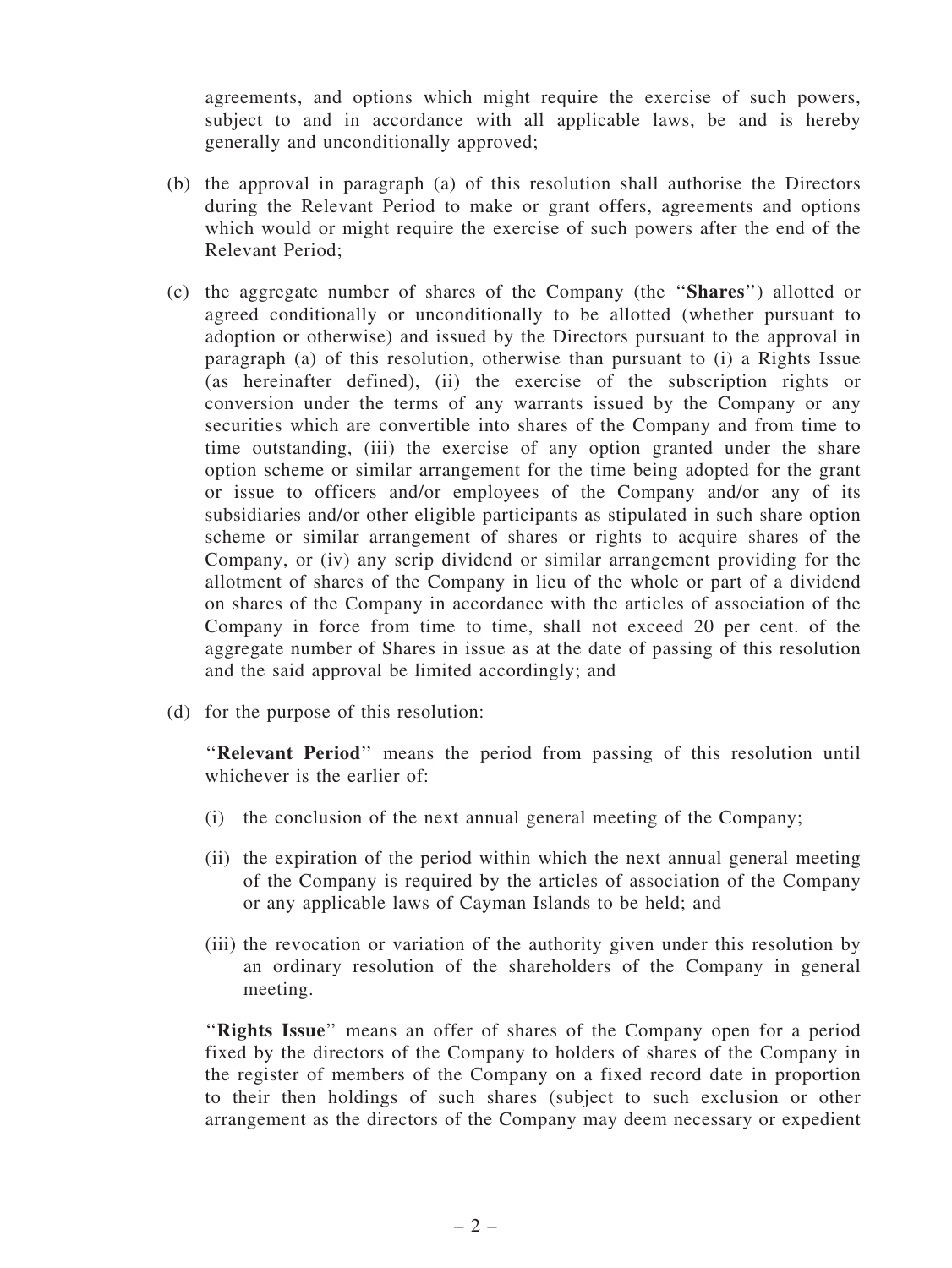in relation to fractional entitlements or having regard to any restrictions or obligations under the laws of, or the requirements of any recognised regulatory body or such stock exchange in any territory outside Hong Kong).''

- $(B)$  "THAT:
	- (a) subject to paragraph (b) of this resolution, the exercise by the Directors during the Relevant Period (as defined below) of all powers of the Company to purchase its own shares on The Stock Exchange of Hong Kong Limited (the "Stock Exchange"), subject to and in accordance with all applicable laws and regulations of Cayman Islands, articles of association of the Company and the requirements of the Rules Governing the Listing of Securities on the Stock Exchange as amended from time to time, be and is hereby generally and unconditionally approved;
	- (b) the aggregate number of Shares which may be purchased by the Company pursuant to the approval in paragraph (a) of this resolution during the Relevant Period shall not exceed 10 per cent. of the aggregate number of Shares in issue as at the date of passing of this resolution and the said approval be limited accordingly; and
	- (c) for the purpose of this resolution:

"Relevant Period" means the period from passing of this resolution until whichever is the earlier of:

- (i) the conclusion of the next annual general meeting of the Company;
- (ii) the expiration of the period within which the next annual general meeting of the Company is required by the articles of association of the Company or any applicable laws of Cayman Islands to be held; and
- (iii) the revocation or variation of the authority given under this resolution by an ordinary resolution of the shareholders of the Company in general meeting.''
- (C) ''THAT subject to the passing of resolutions numbered 4(A) and 4(B), the aggregate number of Shares which are to be purchased by the Company pursuant to the authority granted to the directors of the Company mentioned in resolution numbered 4(B) shall be added to the aggregate number of Shares that may be allotted or agreed conditionally or unconditionally to be allotted by the directors of the Company pursuant to resolution numbered  $4(A)$  above, provided that such amount shall not exceed 10 per cent. of the aggregate number of Shares in issue as at the date of passing of this resolution.''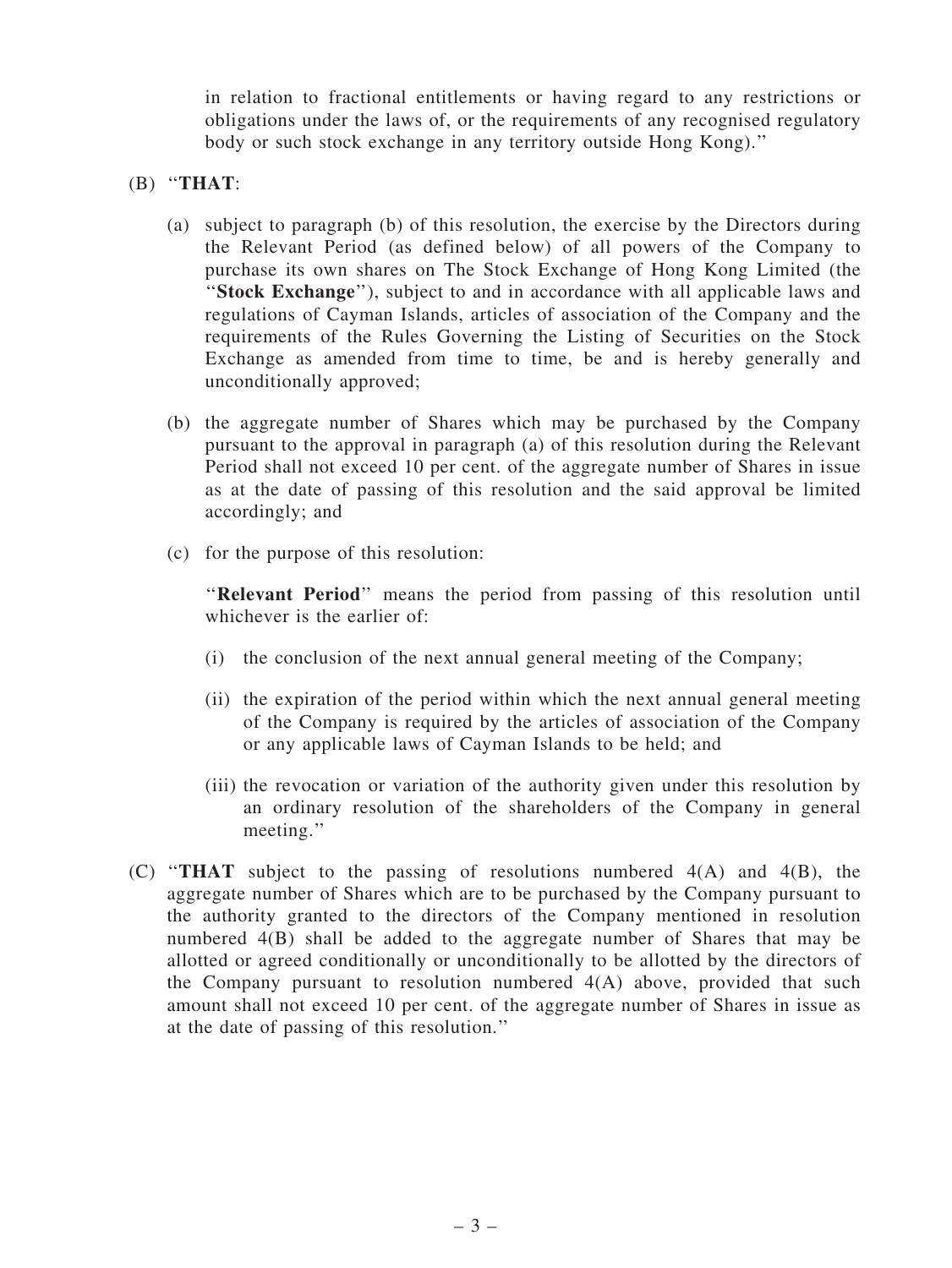### SPECIAL RESOLUTIONS

5. To consider and, if thought fit, to pass the following resolution as a special resolution:

## ''THAT:

- (a) the proposed amendments (the ''Proposed Amendments'') to the existing articles of association of the Company (the ''Existing Articles of Association''), the details of which are set out in Appendix III to the circular of the Company dated 13 April 2022, be and are hereby approved;
- (b) the new articles of association of the Company (the ''New Articles of Association''), which contains all the Proposed Amendments and a copy of which has been produced to this meeting and marked "A" and initialled by the chairman of the meeting, be and is hereby approved and adopted in substitution for and to the exclusion of the Existing Articles of Association with immediate effect; and
- (c) any director or company secretary of the Company be and is hereby authorised to do all such acts, deeds and things and execute all such documents and make all such arrangements that he/she shall, in his/her absolute discretion, deem necessary or expedient to give effect to the Proposed Amendments and the adoption of New Articles of Association, including without limitation, attending to the necessary filings with the Registrar of Companies in the Cayman Islands and Hong Kong.''

By order of the Board UTS Marketing Solutions Holdings Limited Wong Weng Yuen *Company Secretary*

Hong Kong, 13 April 2022

*Principal place of business in Hong Kong* Unit 1802, 18/F Ruttonjee House Ruttonjee Centre 11 Duddell Street Central, Hong Kong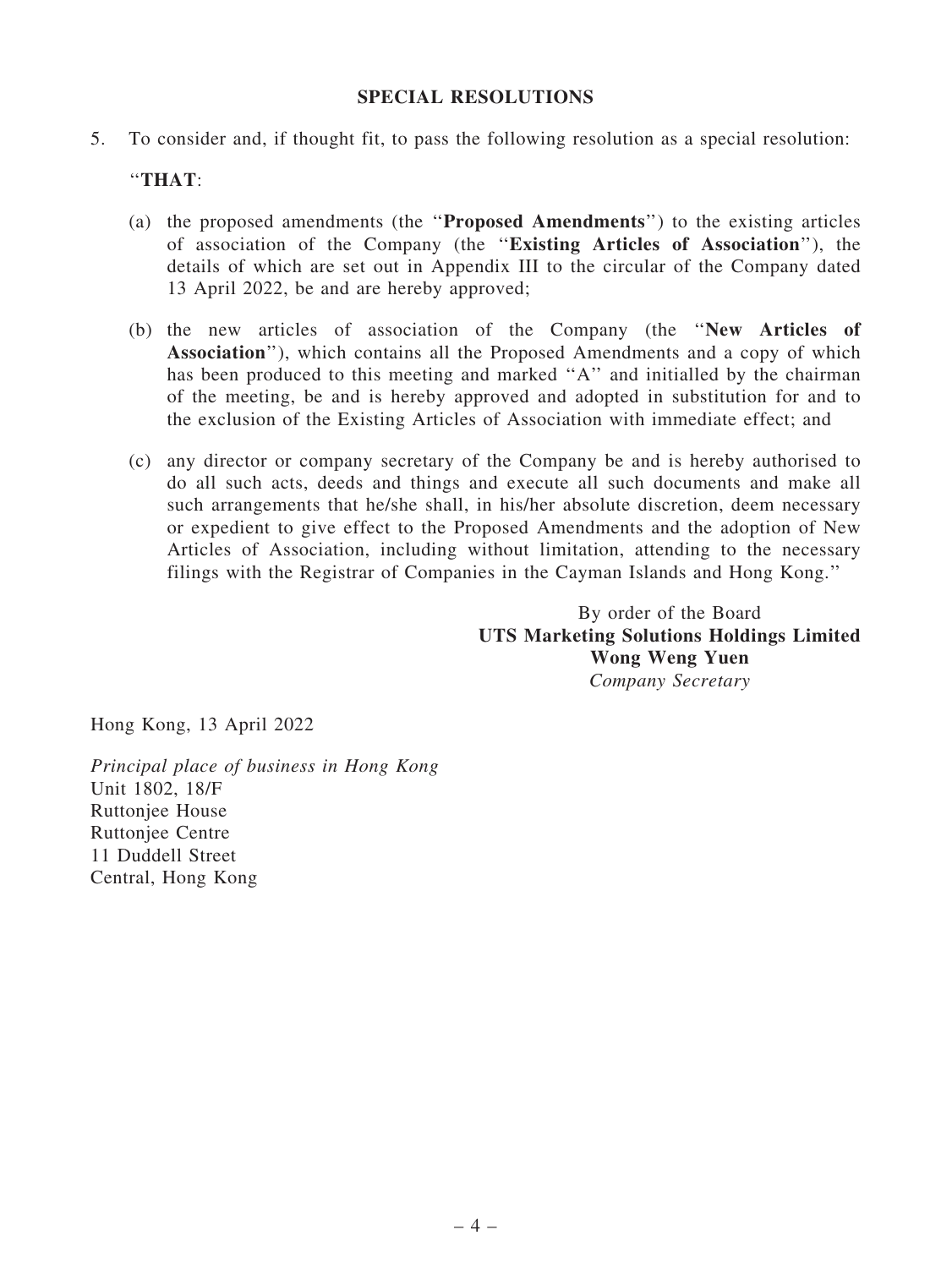#### *Notes:*

1. In light of the new regulations of Prevention and Control of Disease (Requirements and Directions) (Business and Premises) Regulation (Chapter 599F of Laws of Hong Kong) and Prevention and Control of Disease (Prohibition on Group Gathering) Regulation (Chapter 599G of the Laws of Hong Kong) announced by the Government of the Hong Kong, the AGM will be a hybrid meeting, comprising an inroom meeting at Units 1302–3, 13/F, Ruttonjee House, Ruttonjee Centre, 11 Duddell Street, Central, Hong Kong (the "AGM Venue") and an online virtual meeting via electronic facilities (ZOOM MEETING) (the ''Virtual AGM''). The AGM will be held within the maximum number of persons allowed by the Regulations and such persons will include the Chairman of the AGM and Director(s). For so long reduced gathering restrictions under the Regulations are in place, NO other Shareholder, proxy or corporate representative should attend the AGM in person. The Shareholders and/or their proxies can view, and participate to a ZOOM live webcast of the AGM.

Shareholders who wish to join the Virtual AGM must register by 10:30 a.m. on Monday, 16 May 2022 (being not less than 48 hours before the AGM) by sending an email to info@unitedteleservice.com and providing personal particulars, including full name, registered address, number of shares held and relevant securities statements for verification purposes. Following verification of his/her/its status as members of the Company, authenticated Shareholders will receive an email instruction on how to join the live broadcast to observe the proceedings of the AGM by Tuesday, 17 May 2022.

The Virtual AGM will be broadcasted from the AGM Venue and only the minimum number of persons will be physically present at the AGM Venue as is legally required to form a quorate meeting by the Directors or other senior staff members of the Company who are Shareholders or proxy. Other Directors will participate by way of electronic means.

Shareholders will be able to view and participate to the Virtual AGM through a ZOOM live webcast from 10:30 a.m. until the completion of the AGM on Wednesday, 18 May 2022 on a computer, tablet or any browser enabled device.

- 2. All resolutions at the AGM will be decided on a poll.
- 3. If you wish to vote on any resolution at the AGM, you must appoint the chairman of the AGM as your proxy to exercise your right to vote at the AGM in accordance with your instructions. In order to be valid, you are requested to deliver the instrument appointing a proxy and the power of attorney or other authority, if any, under which it is signed, or a notarially certified copy of such power or authority, together with such evidence as the Board of Directors of the Company may require under the Articles of Association of the Company to the Hong Kong branch share registrar and transfer office of the Company, Tricor Investor Services Limited, at Level 54, Hopewell Centre, 183 Queen's Road East, Hong Kong in accordance with the instructions printed thereon as soon as possible and in any event not less than 48 hours before the time appointed for holding the AGM or any adjournment thereof.
- 4. For determining the entitlement to vote at the AGM, the Register of Members of the Company will be closed from Friday, 13 May 2022 to Wednesday, 18 May 2022 (both days inclusive), during which period no transfer of shares of the Company will be registered. In order to be eligible to vote at the AGM (or at any adjournment thereof), all transfers of shares of the Company accompanied by the relevant share certificates and the appropriate transfer forms must be lodged with the Hong Kong branch share registrar and transfer office of the Company, Tricor Investor Services Limited, at Level 54, Hopewell Centre, 183 Queen's Road East, Hong Kong for registration not later than 4:30 p.m. (Hong Kong Time) on Thursday, 12 May 2022.
- 5. In the case of joint holders of a share, any one of such joint holders may vote, but if more than one of such joint holders vote, the one whose name stands first on the register of members of the Company in respect of such shares shall alone be entitled to vote in respect thereof.